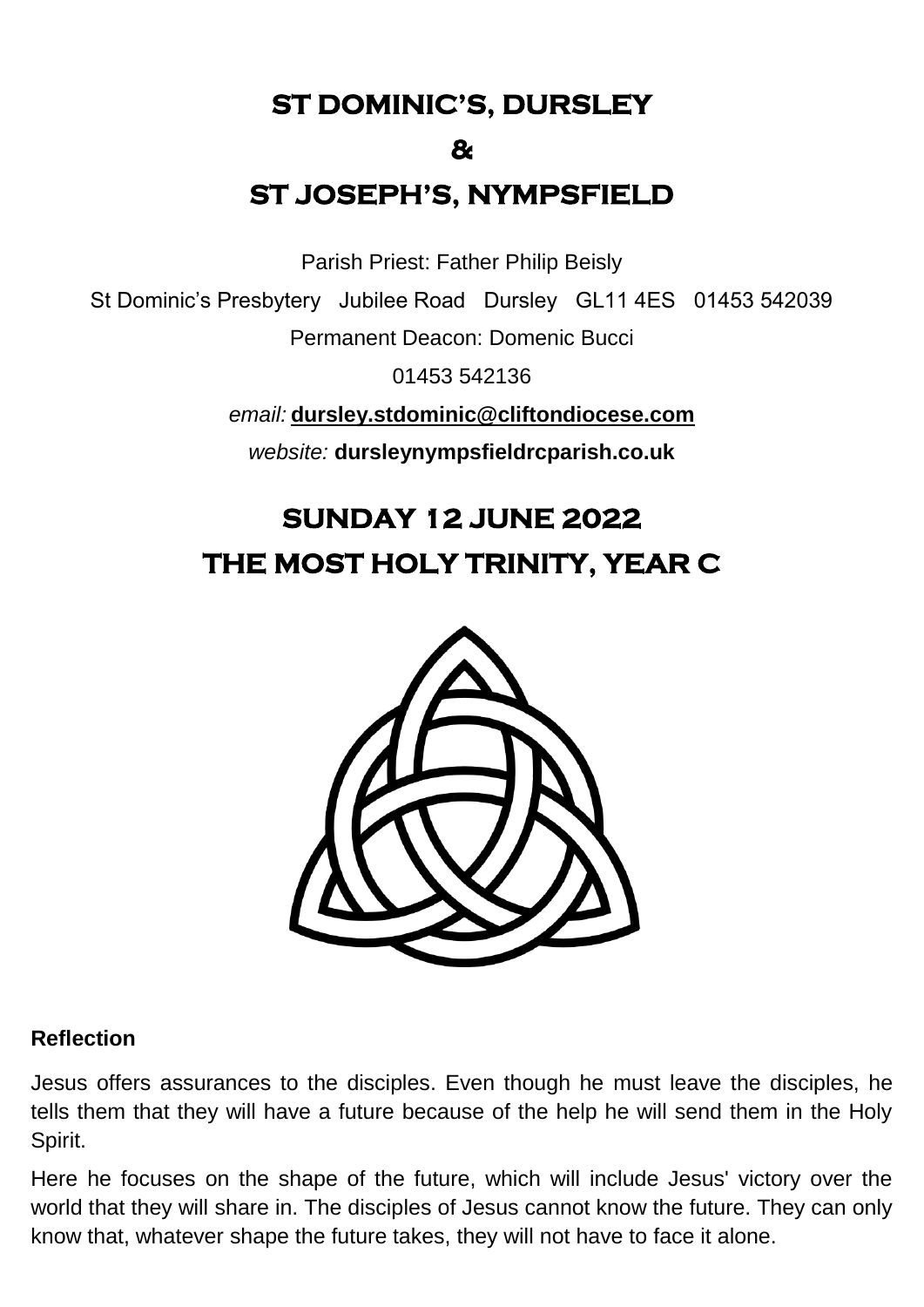## **THIS WEEK**

| Saturday 11 June  | $3.30pm - 4.30pm$<br>5.30pm | Reconciliation<br>Mass          | <b>Dursley</b><br><b>Nympsfield</b> |
|-------------------|-----------------------------|---------------------------------|-------------------------------------|
| Sunday 12 June    | 10.30am                     | Mass with<br>Children's Liturgy | <b>Dursley</b>                      |
| Wednesday 15 June | 9.00am                      | <b>Mass</b>                     | <b>Dursley</b>                      |
| Thursday 16 June  | 10.00am                     | <b>Mass</b>                     | Nympsfield                          |
| Friday 17 June    | 7.00pm                      | <b>Mass</b>                     | <b>Dursley</b>                      |
| Saturday 18 June  | $3.30pm - 4.30pm$<br>5.30pm | Reconciliation<br><b>Mass</b>   | <b>Dursley</b><br><b>Nympsfield</b> |
| Sunday 19 June    | 10.30am                     | Mass with<br>Children's Liturgy | <b>Dursley</b>                      |

*Café Dominic is open for refreshments each Sunday after the 10.30 Mass at Dursley* 

## **Entrance Antiphon**

Blest be God the Father, and the Only Begotten Son of God, and also the Holy Spirit, for he has shown us his merciful love

#### **Responsorial Psalm**

How great is your name, O Lord our God, through all the earth

#### **Gospel Acclamation**

Glory be to the Father, and to the Son, and to the Holy Spirit, the God who is, who was, and who is to come

#### **Communion Antiphon**

Since you are children of God, God has sent into your hearts the Spirit of his Son, the Spirit who cries out: Abba, Father

#### **Guidance for Worship**

You are strongly recommended to continue to wear a mask and to behave in a way that is respectful of the needs of others. It is still good practice to sanitise hands on entry and exit.

If you display any positive symptoms of Covid-19 you should stay at home and not participate in acts of worship at church

Communion will continue to be received in one kind only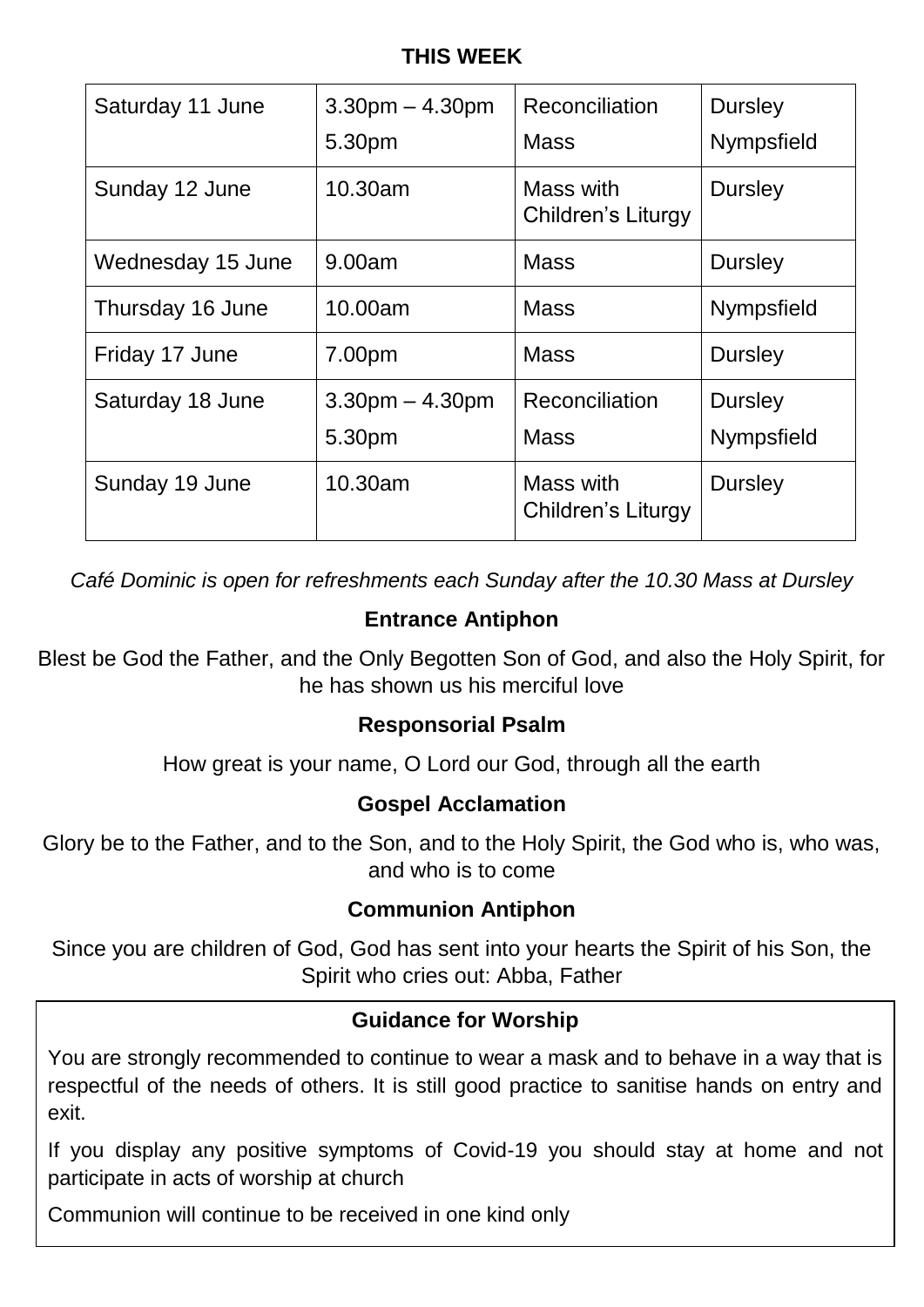## **World Youth Day 2023**

Simon and Jason will hold three information sessions about the Department for Adult Education and Evangelisation World Youth Day 2023 Pilgrimage in Lisbon. World Youth Day is a worldwide encounter with the Pope which is typically celebrated every three years in a different country. The pilgrimage is for people aged 18-35 (18 years old by April 2023).

We invite any young adults to join, even if you are unsure of whether you want to go on the WYD Pilgrimage, on Wednesday June 15<sup>th</sup> at 7:00 pm

To sign up for one of the session, please email [wyd2023@cliftondiocese.com](mailto:wyd2023@cliftondiocese.com)

### **Marriage Mass: Saturday 2 July**

Bishop Declan is celebrating Mass in the Cathedral on Saturday 2 July (12 noon) and is inviting all married couples to join him. He will send a personal invitation to those couples who are celebrating significant anniversaries during 2022 or those who will marry during this year. If you are celebrating a 25th, 40th, 50th, 60th, 65th, or 70th anniversary during 2022 or getting married this year please email

#### [adult.education@cliftondiocese.com](mailto:adult.education@cliftondiocese.com)

so that a personal invitation can be sent out, leaving details of your names, address, and the number of years you are both celebrating

#### **Sharing the Journey**

'Sharing the Journey' – an opportunity for catechists to be renewed and refreshed by taking part in a series of online conversations with a variety of speakers from around the country. Each speaker will offer their own insights into different aspects of catechesis and evangelisation, followed by time to discuss, comment and share ideas. Our remaining speakers & dates are:

 Thursday 16 June: Being a Catechist – David Wells Thursday 14 July: Formation of the Heart – Raymond Friel

The conversations will take place on *Microsoft Teams*, 7.30pm – 8.45pm.

To register your interest please contact: [adult.education@cliftondiocese.com.](mailto:adult.education@cliftondiocese.com)

A *Microsoft Teams* invitation will be sent out a day before each talk.

## **Glastonbury Pilgrimage: Sunday 10 July**

Every year we make an effort to attend this special event in our Diocese. The timings this year are as follows:

Rosary Procession: 2.15pm,

Mass in the Abbey Grounds: 3.30pm

We are hoping that we will be able to provide a coach for travel to and from Glastonbury – further details to follow